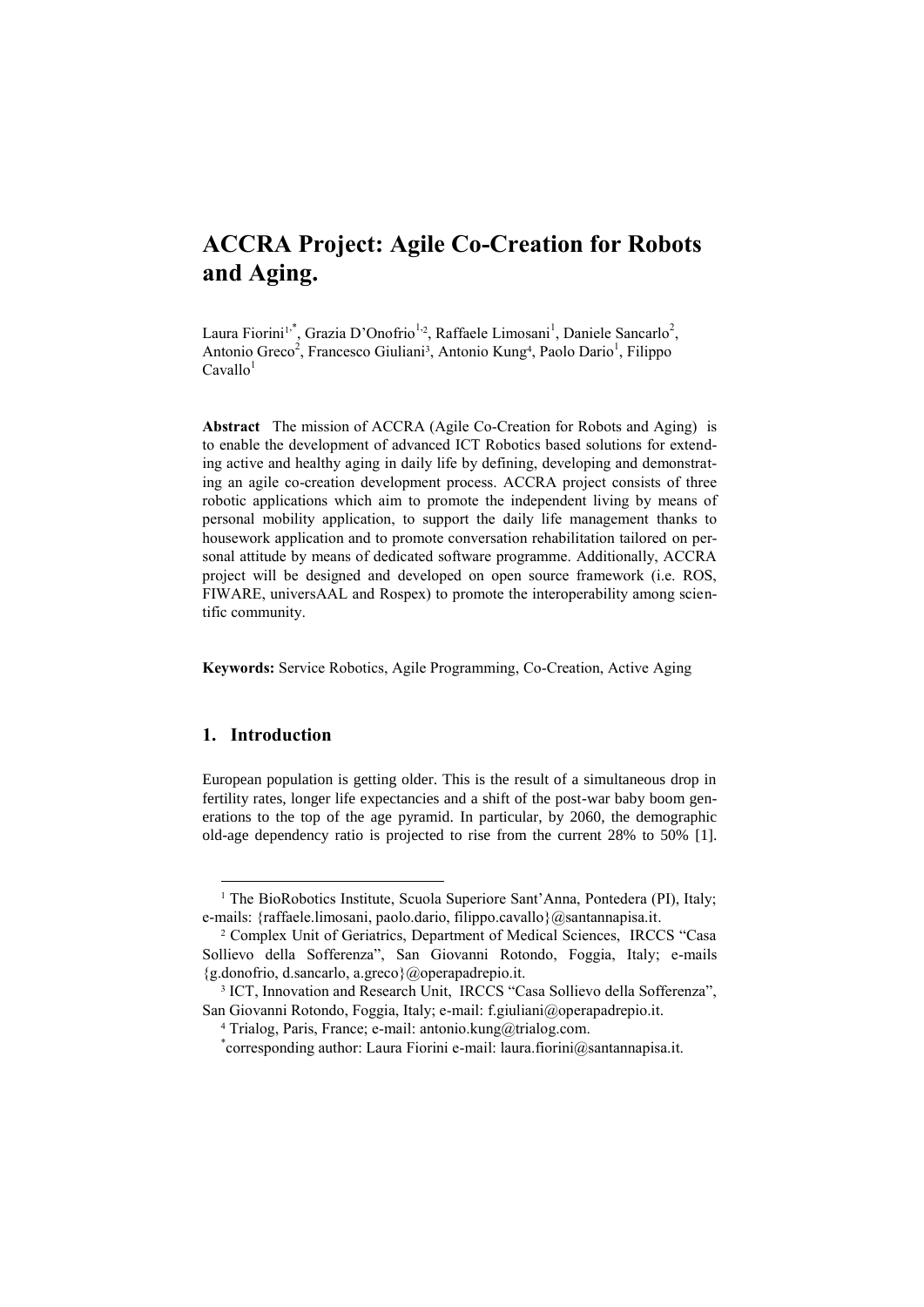Consequently, this demographic shift implies the understanding of healthy aging and age-related diseases as one of our future challenges.

"European innovation partnership on active and healthy aging action group" states that older people can age in better physical and mental health within agefriendly environments [2]. These environments would promote the social inclusion of elderly population. In this context, robots can contribute to make those environments more friendly [3].

In this context, over the last years, researches in the field of Ambient Assisted Living (AAL) aim to develop technological solutions which are devoted to enhance the quality of life of elderly population, promoting their independent living, supporting their daily activity and encouraging preventive actions [4].

In a not remote future scenario, service robotic platforms will be machines that aims to cooperate with human-beings to help and assist persons of all ages in daily activities at home, in their workplace and in other environments. They will be able to perform a multitude of roles thanks to their capabilities to act and interact physically, emotionally, socially and safely with humans, providing for an easier and healthier life.

As state from literature evidence, Robot and Information and Communication Technology (ICT) have the potential to enable older adults promoting their independent living and active aging [5]. Personal service robot could be classified into seven main areas according to their main applications: Social interaction, Information, Safety, Health, Leisure, Physical Support and Mobility [6]. For instance, Paro and Nao are developed mainly for leisure purpose [7]. Other robots, like Dustcart, are designed for shopping and garbage transportation [8]. On the contrary, other robots are general purpose, in other words, they are not designed to perform specific tasks, but they could provide a range of services, such as DoRo [9], Care-o-Bot®3 [10] , Pepper [11]. Recently, some of these robots become commercially available, like Buddy from Blue Frog robotics [12], Roomba robot [13] devoted to cleaning task, or Pepper from SoftBank [14] used as a commercial promoter in Japan mall.

In this context, over the last years, several EU projects have been founded to design, develop and test robotic solutions that could support elderly people and stakeholders in daily life tasks.

Within these projects, different robotic platform are customized and tested with real older users to estimate the usability and the acceptability level of the proposed services [15][16][ 17]. For instance, Teresa and Giraff+ projects use Giraff robots; Robot-Era and Astromobile projects customize SCITOS G5 with a co-design approach with end-users. Whereas Kompaii robot is used in Domeo, Mobiserv and Mario projects. It is worth to mention that each of this robot can provide different services aligned with the different projects' aims.

Particularly a total of 13 European service robotics project had been founded between 2011 and 2015 under FP7 and H2020 funding scheme. They are: Mobiserv, SRS, Ksera, Florence, Giraf+, Hobbit, Accompany, Robot-Era, Radio, Mario, Enrich-me, GrowMeUp and Ramcip. The aims of these project are various but could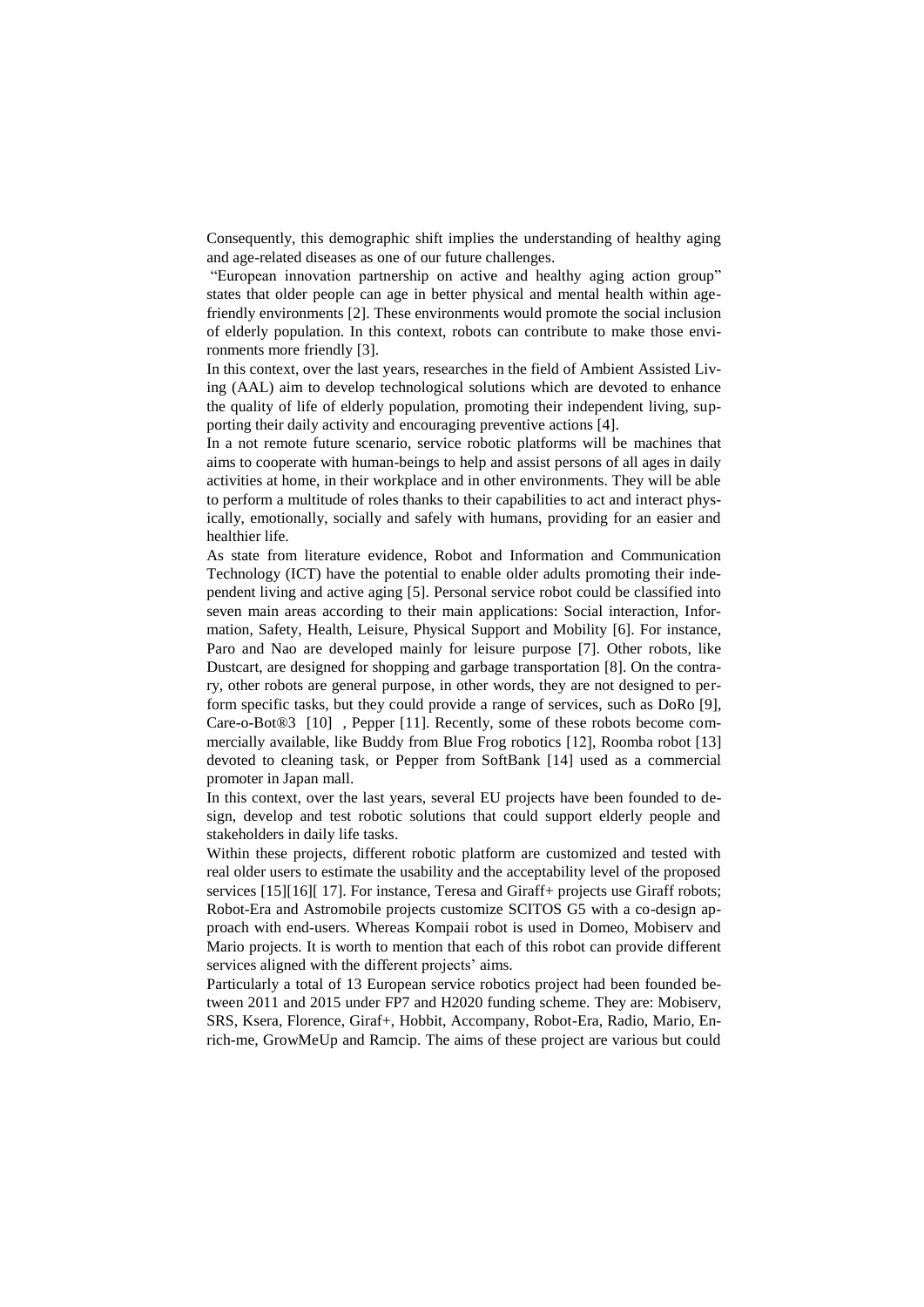be grouped into six big domains namely: Support to the caregiver, Promote Health, Promote social inclusion, promote well-being, physical support, and safety at home. Of course a single project can belong to multiple domains.

If we imagine to cluster the selected projects according to this domains we can obtain an overview of the main service domains investigated by the most relevant service robotic projects. The results of this analysis are reported in Fig. 1.



**Fig. 1.** Service domain distribution

As summarized by this analysis, the past EU projects are mainly devote to the promotion of social inclusions and the well-being. Whereas only 5 projects are focused on the physical support service. Additionally, there is not always a clear reference to the needs of formal and informal caregivers (5 out of 10). Indeed, ICT and robotics solutions often are developed without deeply knowing the end-users' needs and what are the social and infrastructural conditions in which such technology should work. The robotic systems are not extensively tested in real operative conditions. Furthermore, all those projects do not adopt a common methodology to evaluate the effectiveness, the acceptance and the sustainability of the proposed solutions.

In this context, the objective of ACCRA project (Agile Co-Creation for Robots and Aging) is to become the reference co-creation methodology for the development of robotics solutions for aging and to become the reference assessment framework for the evaluation of robotics solutions for aging. ACCRA solutions will be designed and developed to be tested in three different applications: walking support, housework, conversation in four countries (i.e. Italy, France, Netherlands and Japan). For this reason, specific technology has been created and integrated at application, API and platform levels as described in Sect. 5.

Finally, in order to achieve the proposed goals, ACCRA researchers will focus their work on the following aspects: to i) define a methodology for robotics solution for aging based on agile co-creation; ii) develop an assessment framework for impact of robotics solutions for aging; iii) built a platform for agile co-creation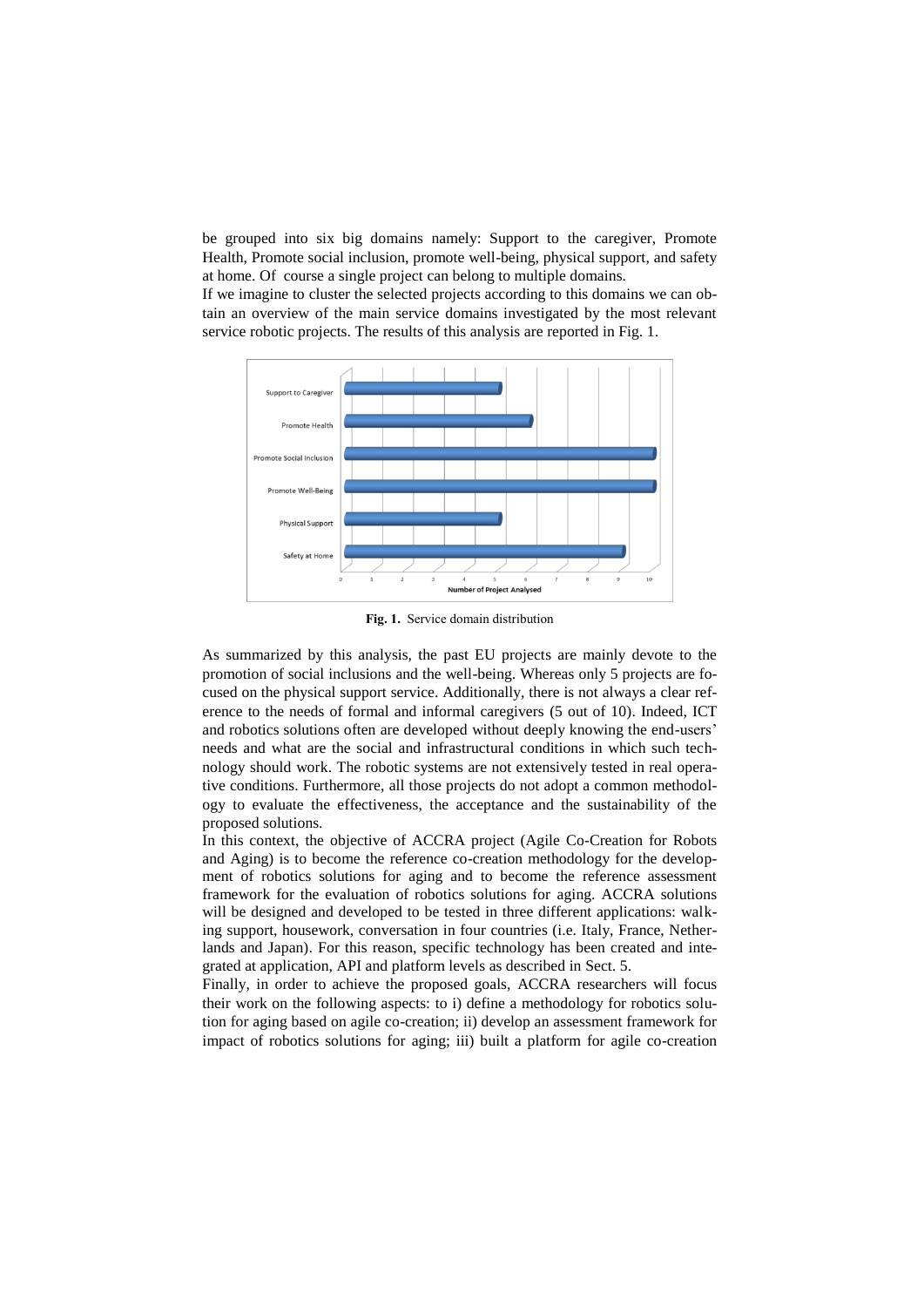based on open solutions provided by existing initiatives, integrating important enablers; iv) develop a robotics application for aging focusing on walking support; housework and socialization services.

This paper is organized as follow: Sect. 2 will introduce the ACCRA project, Sect. 3 will present the three applications, Sect 4. details the ACCRA methodology; Sect. 5 and Sect. 6 describes the architecture and the impact of ACCRA solution respectively, finally Sect. 7 concludes the work.

## **2. ACCRA project overview**

ACCRA project started in December 2016. It has been founded under H2020 PM-14-2016 call as a joint research project between Europe and Japan. The multicultural consortium guarantees complementary expertise from different fields such as engineering, robotic, informatics, social, marketing.

As regard the European partners the researches come from France, Italy and Netherlands. Particularly Trialog, the ACCRA leader, Paris Dauphine University and Bluefrog Robotics come from France; Scuola Superiore Sant'Anna and IRCCS "Casa Sollievo della Sofferenza" come from Italy, and Erasmus University comes from Netherlands. As concern the Japanese side The Kyoto University, ConnectDot and Kobe University belong to ACCRA project.

In order to achieve the proposed goals, the state of art of methodology for design and the technology evaluation in the context of "aging-well" is united to build the ACCRA Methodology. It brings together expertise from robotics, software development, marketing, health services research, and health economics.

# **3. ACCRA Applications**

Firstly, it is important to notice that (as remarked in [4] [3]) the understanding of stakeholders' needs play an essential role in the design of acceptable, usable and near-to-market research products. The needs of older citizens are mainly related to the physiological and physical disorder due to natural decline, chronic diseases of physical impairments. Firstly, older persons want to actively contribute to their families and voluntary organization as long as possible, they do not want to be considered as a burden for the family and the society. Additionally, older persons want to reduce negative feelings, like vulnerability and insecurity, and to reduce loneliness and depressions. Furthermore, they want to increase their social activities, because of the decreasing of traditional social network and infrastructure they reduce their social contacts and engagements. Sometimes they need help in managing chronic diseases because complex care procedures can generate confusion. On the basis of these outcomes, ACCRA will develop three robotic applications:

A1) mobility application for aging focusing on walking support,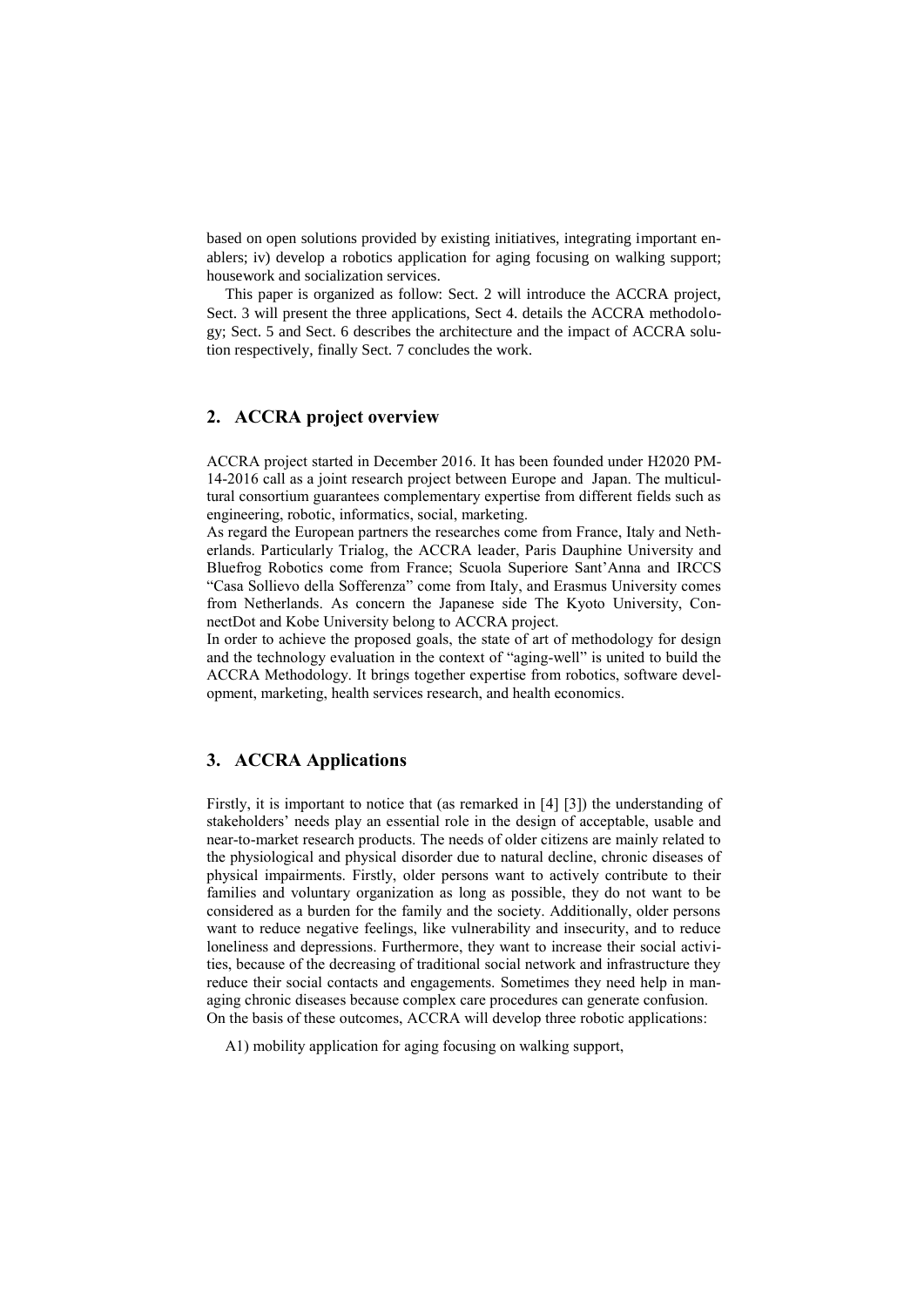A2) daily life application for aging focusing on housework, and

A3) socialization application for aging focusing on conversation.

These application aim at addressing the main elderly needs as depicted in Tab. 1:

**Table 1 .Correlation between elderly and caregiver needs [4] and ACCRA applications**

| Elderly needs                                                                 | $\mathbf{A1}$ | A2     | A <sub>3</sub> |
|-------------------------------------------------------------------------------|---------------|--------|----------------|
| Enhance personal mobility and autonomy                                        | $^{+}$        |        |                |
| Help in managing chronic diseased                                             |               | $^{+}$ |                |
| Living independently without feelings of<br>loneliness and vulnerability      | $^{+}$        | $^{+}$ | $^{+}$         |
| Help in managing housework activities                                         |               | $^+$   |                |
| Support conversation abilities                                                |               |        | $^{+}$         |
| Caregiver Needs                                                               |               |        |                |
| Recognize Dangerous Situations                                                | $^{+}$        | $^{+}$ |                |
| Remote monitoring of elderly persons                                          | $^{+}$        |        |                |
| Support in the performance of motor and<br>cognitive rehabilitation exercises | $^{+}$        |        | $^{+}$         |
| Reduced burden for caregivers due to work                                     | $^{+}$        | $\div$ |                |
| sharing with robots                                                           |               |        |                |
| Efficient management of multiple requests                                     | $^{+}$        |        | $^+$           |
| support                                                                       |               |        |                |

**Mobility application** will be addressed to people presenting risk of falls or returning from hospitals further to falls. The application will integrate features for physical support for walking (i.e. the robot can physically help). Particularly, the primary goal of this application will be related to the design and the development of the following of robotics features: detection of lack of movement, mobility coaching, help in maintaining independent mobility (Fig. 2).



**Fig. 2.** Mobility application (a) the elderly user calls ASTRO robot because he needs to go to another room, (b) ASTRO robot arrives (c) the user uses ASTRO handle and together go to the desired room.

**Daily life application** will be addressed to people with first signs of loss of autonomy (pre-dependency) promoting behaviors favorable for aging well (i.e. mobility, good hydration, social links, etc.) and for detecting signs/risks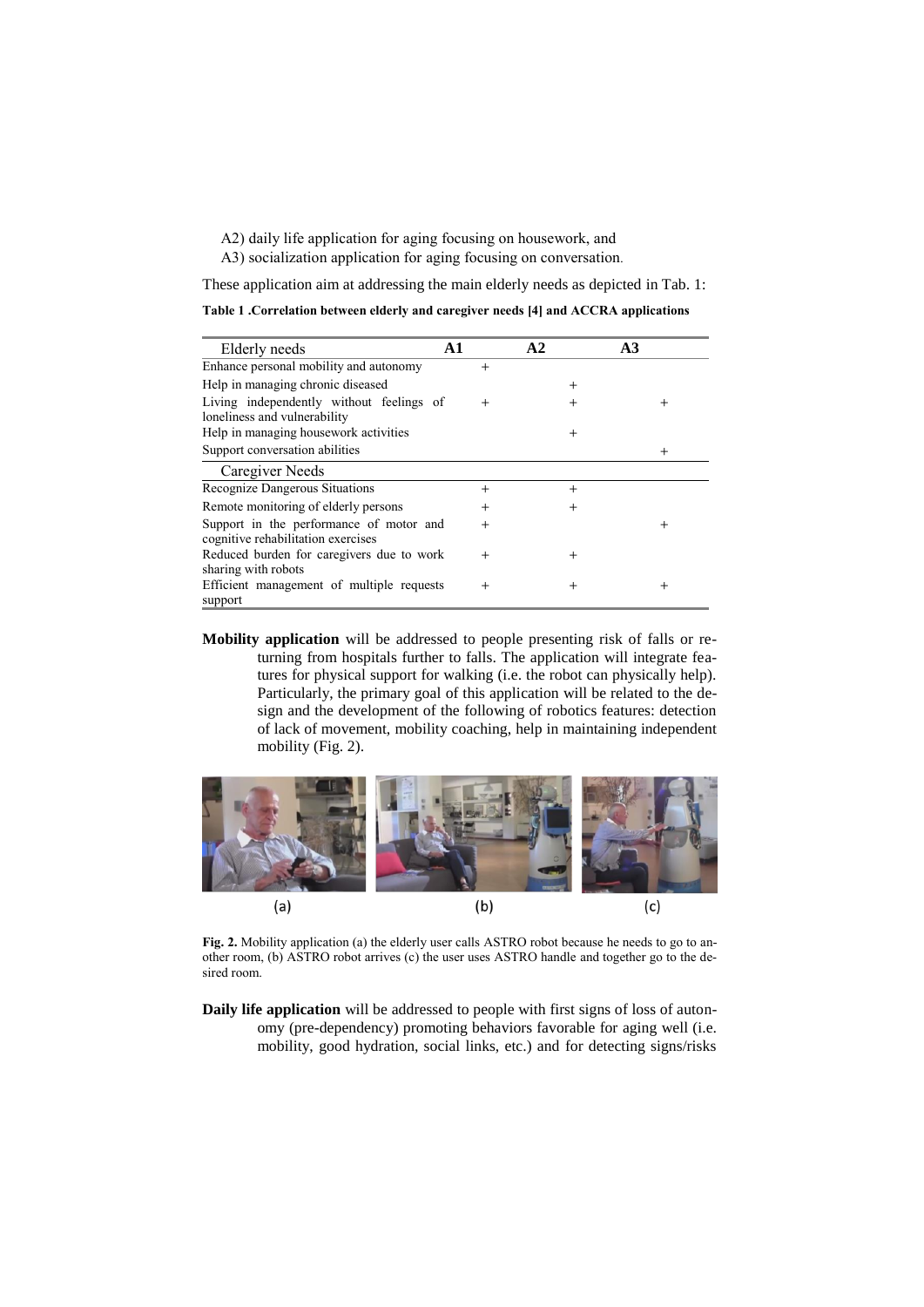to reduce autonomy. In this context, ACCRA will focus on the demonstration of well-being features through the help of robotics solutions such as the medicine reminder, social links, alerts and diagnosis management.

**Conversation rehabilitation.**The proposed paradigm will be similar to physical rehabilitation where patients are provided with challenging exercises to stimulate their body; indeed, in ACCRA application, people will be provided with challenging interactions exercises to stimulate their intellectual curiosity on different topics (i.e. fashion and golf) which are modulate on their preferences and psychological profile [18].

Additionally, in order to investigate how the cultural background could influence the personal attitude toward the robotic service. Each application will be refined and tested in different countries as reported in Tab. 2.

Ta**ble 2.** ACCRA experimentation site

| Application | 1talv | France   | <b>Netherlands</b> | Japan |
|-------------|-------|----------|--------------------|-------|
|             |       |          |                    |       |
| ΑZ          |       | $\Delta$ | Δ                  |       |
| AЭ          |       |          |                    |       |

## **4. ACCRA Methodology**

ACCRA proposed methodology distinguishes four steps (see Fig. 3), aligned with the general structure of the ACCRA project:

- **Step I: Needs analysis**, aim at identifying needs and at investigating the context in which the applications will be used
- **Step II: Agile co-creation**, aims at developing the robotics solutions in close collaboration with end users, informal and formal caregivers, using agile programming tools.
- **Step III: Experimentation**, aims at testing the robotics solutions in a real context by a larger group of end users.
- **Step IV: Sustainability analysis,** aims at defining the potential market for the robotics solutions, and assessing the large scale impact of up scaling robotics solutions on the health system. Particularly, it aims at investigate this scientific and economic aspects: (i) What are the differences between pilots experimenting with the same robot, and what does that say about (cultural) contextual factors? (ii) Is there a potential market for the robot? (iii) What could be the future effects of robots when used more intensively in care organisations and houses?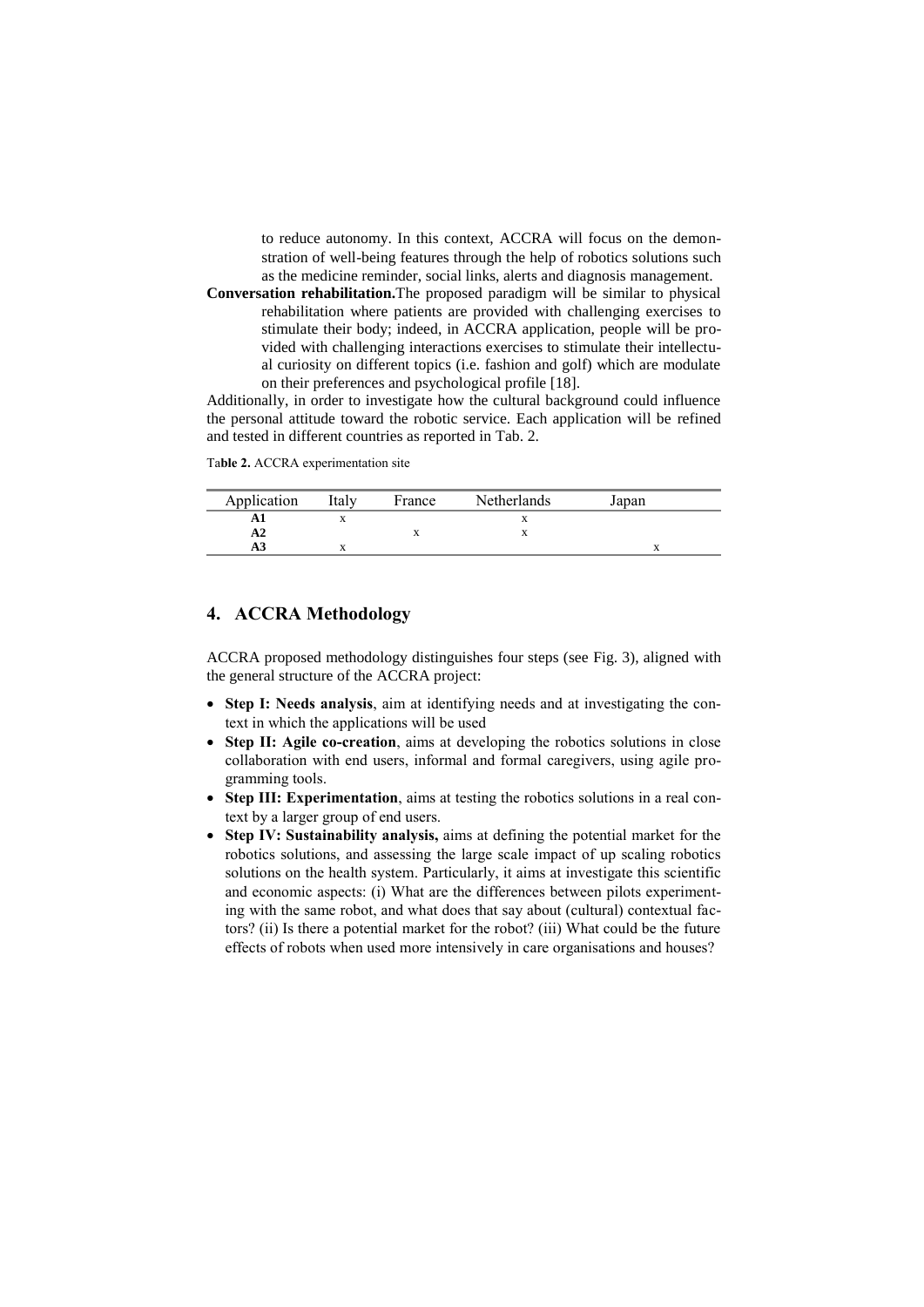

**Fig. 3.** ACCRA 4-step methodology

The following paragraphs will details step I, step II and step III.

## *Step I: Needs Analysis*

The purpose of this step is the identification of needs and behaviors of the elderly and the caregivers and, consequently, the re-definition of the applications. The needs analysis is based on a qualitative approach consisting of in-depth interviews. Particularly, it includes twenty in-depth interviews (ten elderly persons and ten formal/informal caregivers) per application and per country.

The interview will be divided into two parts, the first one aims at investigating the general impression of a robot solutions in each particular application. Whereas at the beginning of the second part, ACCRA application will be introduced by using video and introducing possible scenario in order to collect feedback thus to refine the applications. Example of ACCRA scenarios is:

#### **Help to maintain independent mobility**

Stefanie is a 76 years old with difficulties in walking and standing. She is still able to move from a room to another one, but she feels unsafe and needs a constant help. Andrew is a caregiver working in the care facility, that help elderly people to walk from the bed to the restaurant or the gym, but he is not able to accomplish all the requests on-time. For moving from an ambient from another one, Stefanie can use ASTRO robot to get assistance, avoiding Andrew of heavy physical tasks. The service provided by ASTRO can be requested both using a web in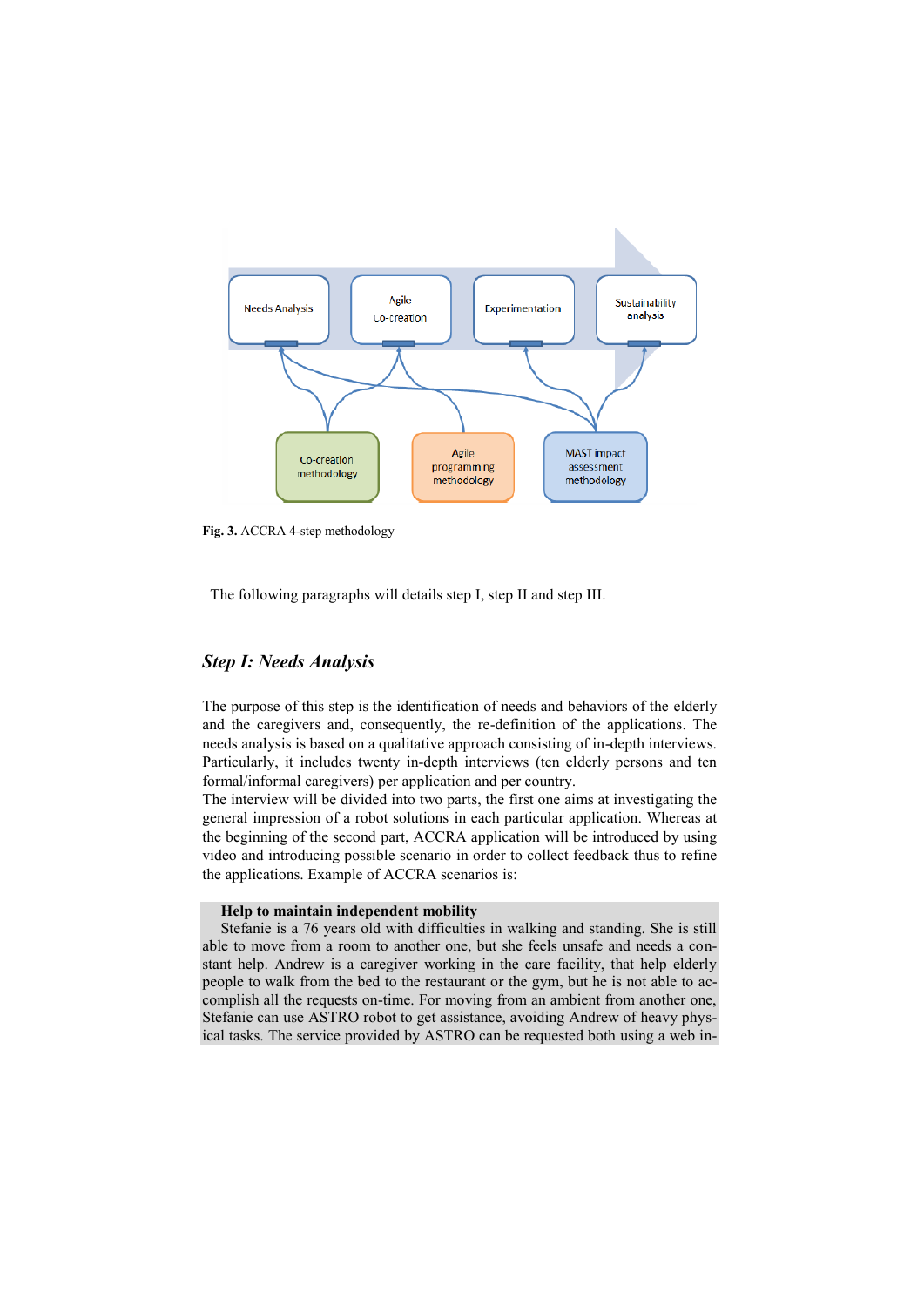terface or interacting directly with ASTRO if in the same room. Stefanie needs to go to the common area to play cards with her friends, she calls ASTRO and together go to the desired place.

#### **Support in housework activities**

Mario is 82 years old and he lives alone in his house since his wife died two years ago. Three years ago he started to suffer from cognitive problems, he has trouble in remember things. Mario needs to be reminded some daily activities like take the correct medicaments at the right moment, eat correctly and follow a regular number of meals per day, preparing the meals correctly avoiding medical restrictions because of high levels of cholesterol. Mario has a help assistant caregiver three times a week to do the household (cleaning, laundry and helping if necessary in bathing). Mario also receives the visit of his/her daughter almost every weekend or week, they are usually in contact. Thanks to ACCRA system the caregiver and the daughter could be always in touch with Mario and receive a feedback on the correct assumption of meals and medicine.

The inclusion/exclusion criteria for mobility, housework, and conversation interview guides are shown below:

- 1. Mobility
	- a. Inclusion criteria: 1) age  $\geq 60$  years; 2) elderly with mobility issues (elderly with reduced mobility capabilities, elderly who are at risk of falling, and elderly who are rehabilitating and are in need of a mobility coach); and 3) elderly who gave their informed and signed consent.
	- b. Exclusion criteria: 1) elderly who do not have any mobility issues (EMS score  $> 13$ ); and 2) elderly with any cognitive issues.
- 2. Housework
	- a. Inclusion criteria: 1) age  $\geq 60$  years; 2) elderly who have difficulty engaging in housework; 3) AGGIR grid with the following scores: GIR 4, GIR 5 and GIR 6.
	- b. Exclusion criteria: 1) elderly who do not have any engaging in housework.

## 3. Conversation

- a. Inclusion criteria: 1) age  $\geq 60$  years; 2) Elderly without or with mild cognitive impairment: Mini Mental State Examination (MMSE) score  $\geq 24/30$ ; and 3) elderly who gave their informed and signed consent.
- b. Exclusion criteria: 1) elderly with any cognitive issues: Mini Mental State Examination (MMSE) score < 24/30.

This step of the methodology also includes a thorough analysis of the current situation in each pilot site from a local, regional or even national level. It is important to know about the rules and regulations in each country that are relevant for AAL and robotics, the way the health system is organized (who pays for innovations like these), and the way society perceives technology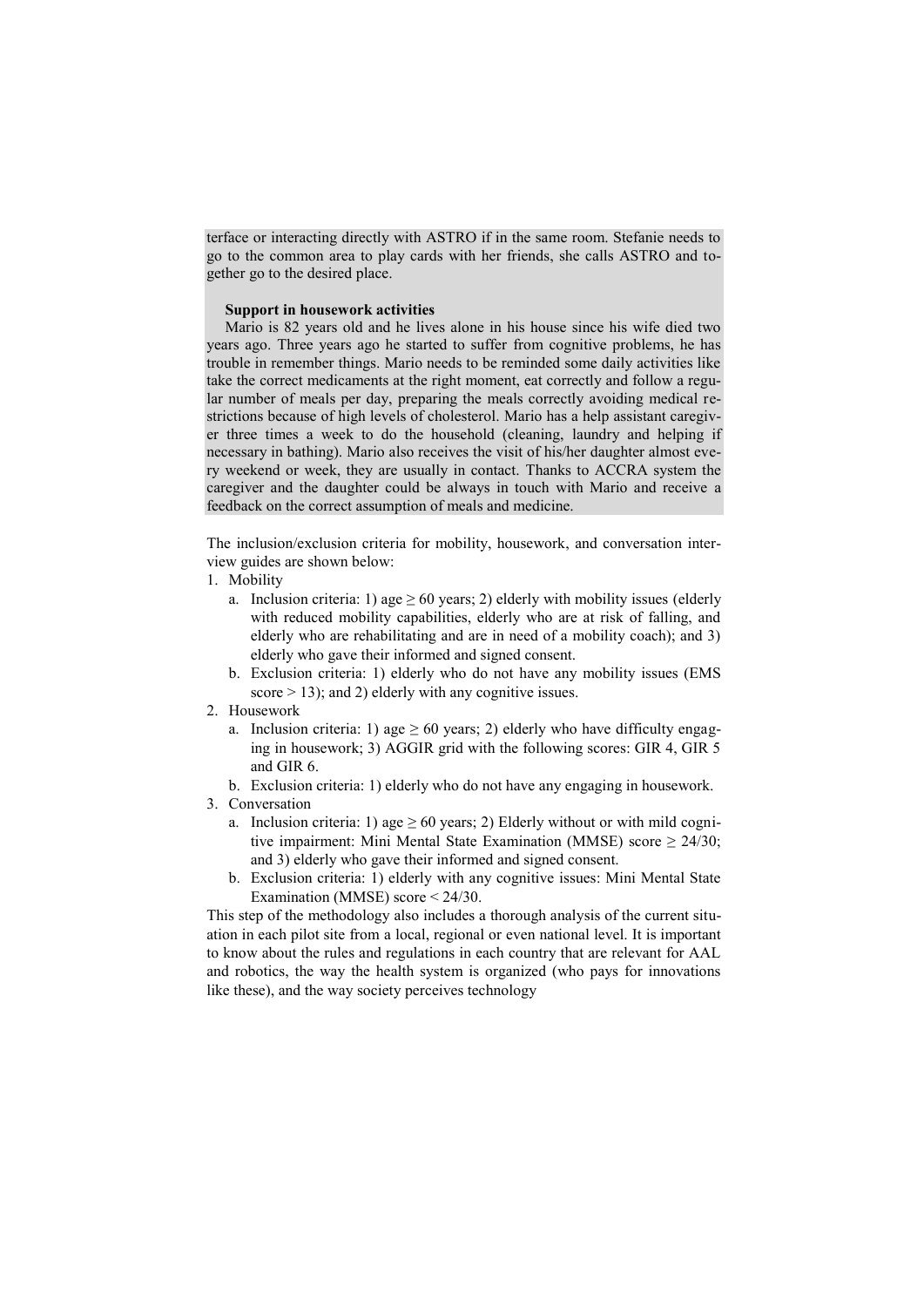## *Step II: Agile co-creation*

The central core of ACCRA methodology is the "AGILE co-creation". AGILE cocreation is a developmental approach by which intensive cooperation between users and IT-professionals is the centre [19]. Value co-creation is a collective process through which the interactions of a firm and its customers facilitate the creation of value [20] [21].

As state from literature evidences, researches have not only recognized that value co-creation is a way to achieve service innovation [22] [23], but have also acknowledged the need to further explicate the service innovation structures that facilitate value co-creation [22].

In this context, Information Technologies (IT) play an important role in value cocreation. Technology can enhance the experience environment by enabling a value co-creation platform in which the firm and the customer interact and co-create value together [24].

The important role of the processes used to create IT-enabled products and services that are aligned with the evolving needs of the customer, has received much attention in the literature. Specifically, agile development methods that have gained immense popularity in recent years recognize the central role of customers in the development of products and services [25]. Agile methods prioritize customer satisfaction through the early and continuous delivery of valuable IT solutions, mainly software [26]. In particular, agile methods facilitate fast, intense, focused, and adaptive software development [27-29]. Researchers [24] define agility as "the ability to act fast…and respond quickly to changes."

Agile methods have been recognized for their emphasis on value creation and their potential to facilitate value co-creation by involving customers throughout the project life cycle [30]. In order for managers to successfully co-create value, they need to have the capacity for agility [24]. Recent research and practice has recognized the need to incorporate distributed development through agile practices. However, though agile distributed methods have been recognized for their emphasis on value creation, there is limited research on this topic [31].

On the basis of the aforesaid researches, the main objective of ACCRA project is developing the robotics solutions in close collaboration with end users, informal and formal caregivers, using agile programming tools.

Agile Co-creation of ACCRA robotics solution and service platform is divided in two step:

#### **I Sub-step: Services co-creation**

By placing users (i.e. elderly people with loss of autonomy and caregivers) in the centre of the innovation process, the aim of this step in ACCRA is to design a robotic solution and services offering that effectively meet needs, expectations and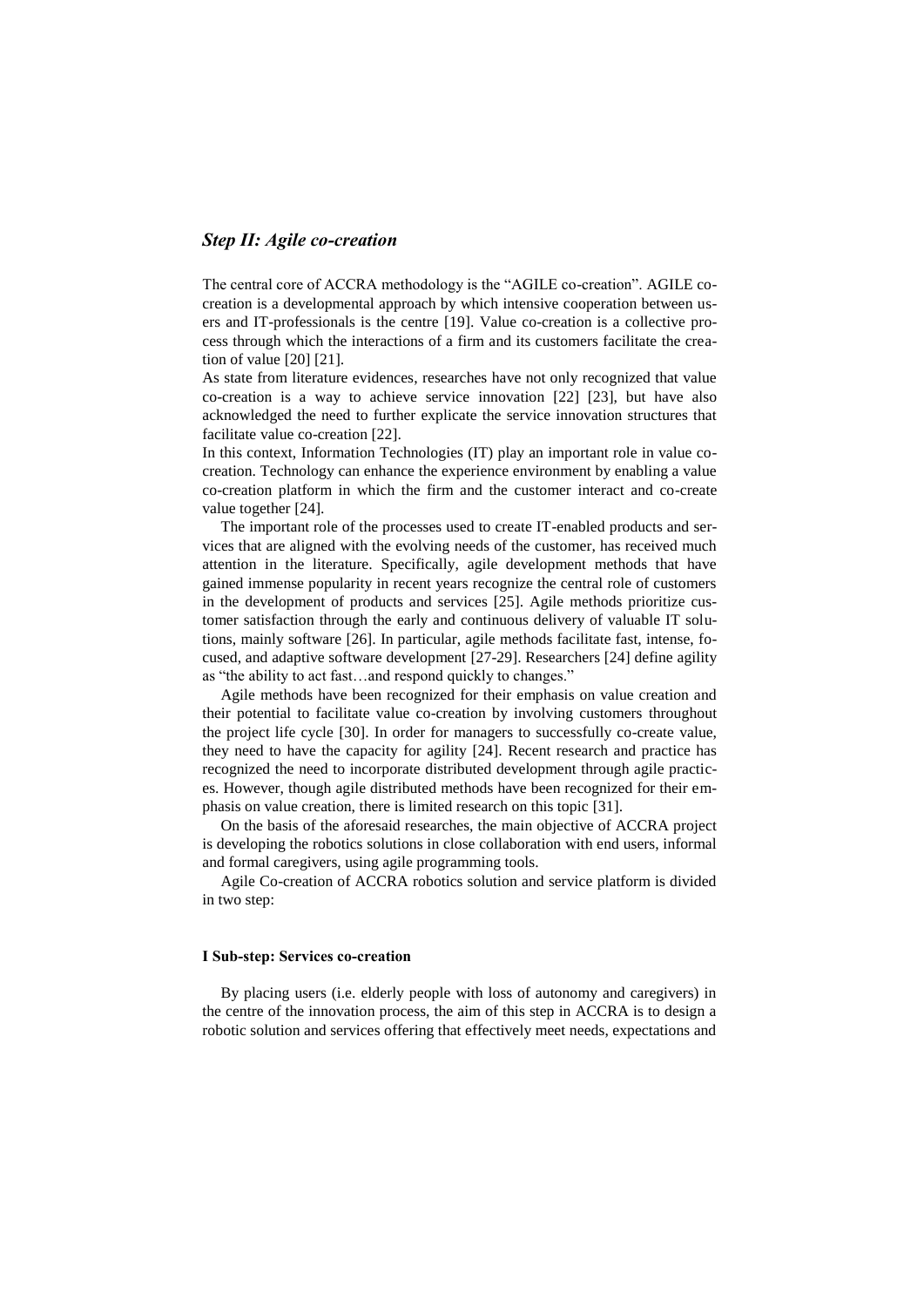uses of elderly people with loss of autonomy and caregivers. The aim is to improve the robotic solution and services by proposing concrete optimization solutions, perceived as operational both by the elderly people with loss of autonomy, family/professional caregivers and technology/robotics professionals. This approach is strategic in the context of a social innovation project as the ACCRA project. Indeed, researchers in social innovation [32] show that the diversity of actors involved in the innovation process and the active participation of users (here, the elderly with loss of autonomy and family and professional caregivers) [33]. Features are essential in the creation and implementation of new solutions. This provides a more complete representation of the problems, causes and possible solutions and allows to better respond to the problems of individuals by developing better solutions. This finally encourages the implementation of the identified solutions [33]. From the first prototypes developed by the consortium, a working group (co-creation group) is created per application and per pilot site, consisting of seniors losing their autonomy (corresponding to use cases), informal (e.g. family) or formal caregivers (e.g. nurse, physiotherapist), technology/robotics professionals, and researchers with a double expertise on elderly people and marketing services. These co-creation groups will be working on the optimization of ACCRA robotic solutions and services platform to best meet the users' needs. Primarily these are the needs of the elderly people with loss of autonomy, but also family and professional caregiver needs are incorporated, because the use of robotics is also meant to complement or even substitute their tasks. The process embroils elderly people with loss of autonomy and family/professional caregivers who test the robot and the related service platform (on the basis of a prototype), a first co-creation group that envolves elderly with loss of autonomy, informal caregivers and professional caregivers who are asked to deliver constructive criticism on previously experienced services (explaining how ACCRA services, functionality and ergonomics of the robotic support meet their needs and uses). The multidisciplinary group then exchange on possible improvement tracks and selects the priority axes of rework. After the first group, the ACCRA consortium reworks the robot and related service platform, and the optimized version of the robotic solution will be again submitted to the co-creation group. At least three other iterations of the group then take place, according to the previously exposed process

#### **II Sub-step: Agile Programming**

Fig.4 explains the principles of conventional agile programming: product development is carried out in short periods called sprints. The objectives of sprints are agreed by the agile programming team (e.g. engineers who apply the agile approach), the product manager and the product owner. The result of a sprint is executable and can be demonstrated. It can be therefore assessed by both the product owners and managers. Because of this constraint, there is pending work that is not mature yet to be integrated. It is managed through project and iteration backlogs.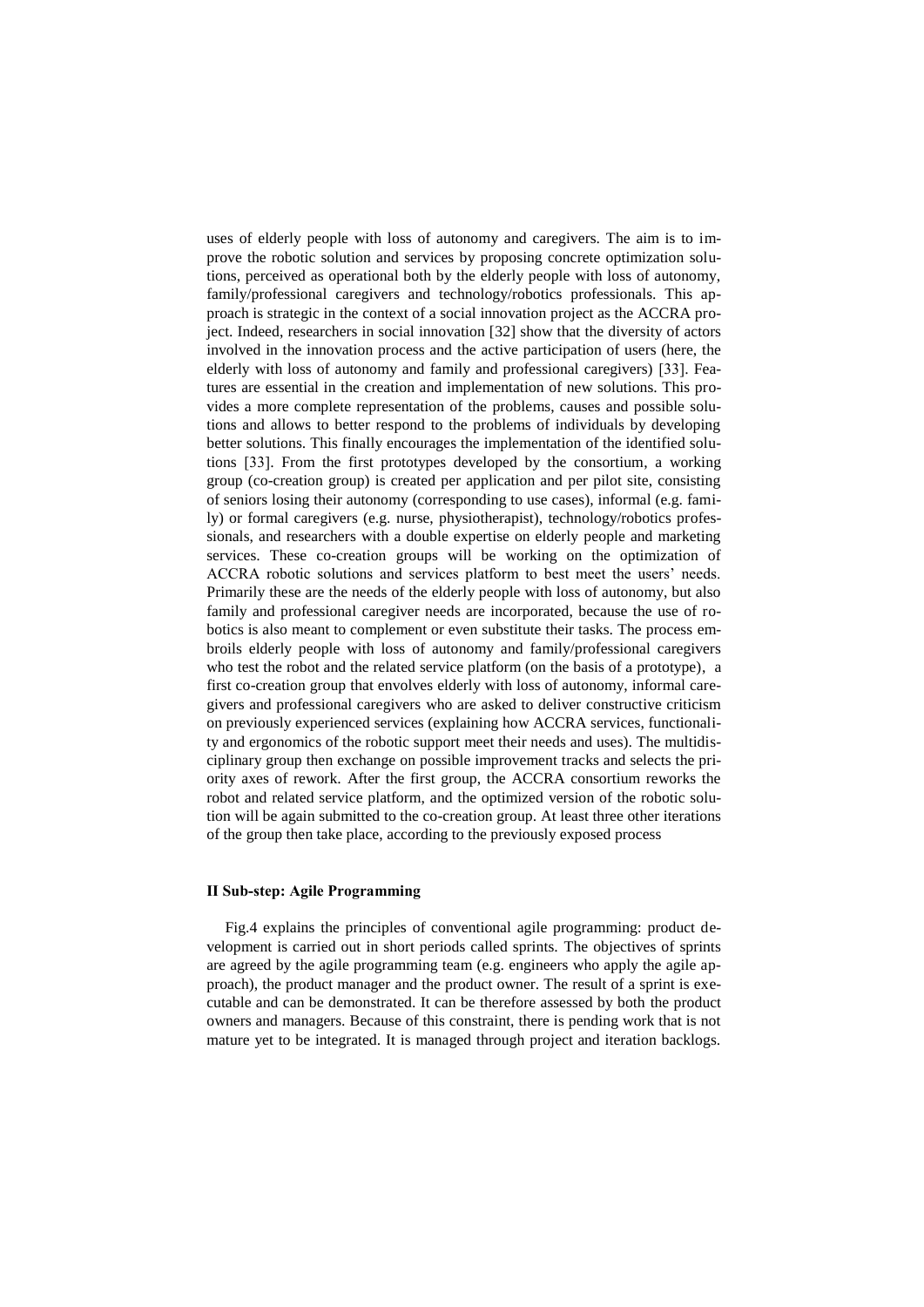There are a wide number of methodologies and framework available such as SCRUM [34].



**Fig.4.** Conventional Agile Programming **Fig.5**. ACCRA Agile Programming

Fig. 5 shows how agile programming will be adapted to ACCRA. The agile team is now the agile co-creation team, i.e. it includes specialists of co-creation. As co-creation is user centric, users (elderly, family, carers) are also part of the overall team.



**Fig. 6.** Integration of Co-Creation with Agile Programming.

It is important however in the ACCRA methodology to ensure that the members of the agile cocreation team as well as their interactions with users are at the right level. This will be one of the important challenges of the project. The proposed approach is depicted in Fig. 6: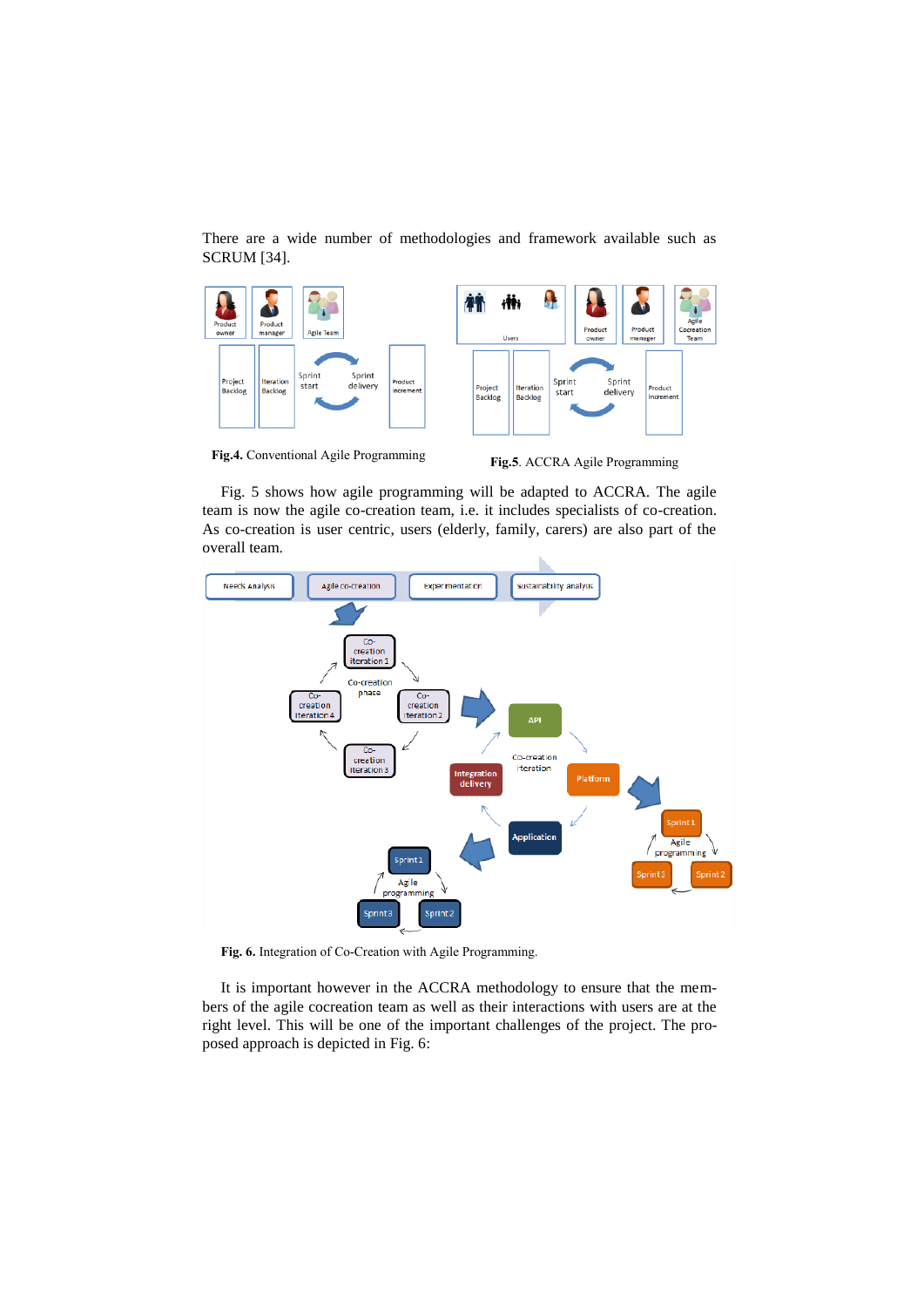- 1. It starts with the ACCRA methodology 4 steps
- 2. The co-creation phase is iterative
- 3. Each co-creation phase consists of three programming steps:
	- a. Application modifications/extensions
	- b. Resulting API modifications/extensions
	- c. Resulting Platform modifications/extensions
- 4. Applications modifications/extensions are then subject to a number of sprints (at least 1)
- 5. Platform modifications/extensions are also subject to a number of sprints (at least 1)
- 6. As expected, application sprints and platform sprints are carried out separately in parallel. For integration reasons, a common final sprint could be organized.

## *Step III: Experimentation*

The co-creation is followed by an experimentation in France, Italy, Netherlands and Japan (Tab. 2). Both in this step and in step 4 the MAST model (Model for Assessment of Telemedicine) will be used as a guideline, although it will be adapted to the robotics context where needed [35].

The MAST model is an international, validated model, which was originally developed for telemedicine, but has been applied in other domains as well. It is used for the assessment of costs and effects of innovations from a multidimensional perspective (also taking contextual factors such as organizational, ethical and legal issues into account). MAST has been used in large telemedicine studies like RCTs, but it is also relevant for smaller experimentations, such as the one done in ACCRA. One of the strong points is that it also involves the outcome of all the actors involved.

The use of the MAST evaluation framework facilitates the assessment of effectiveness and contribution to the quality of care of the robotics application. It includes three elements: (1) Preceding considerations, (2) Multidisciplinary assessment and (3) Transferability assessment. The experimentation phase of ACCRA is based on the second element of MAST: multidisciplinary assessment.

#### **5. ACCRA architecture**

From the point of view of system architecture, the main important feature of the ACCRA architecture is the use of a system integration approach between robotics devices and intelligent living environments, which can support novel service de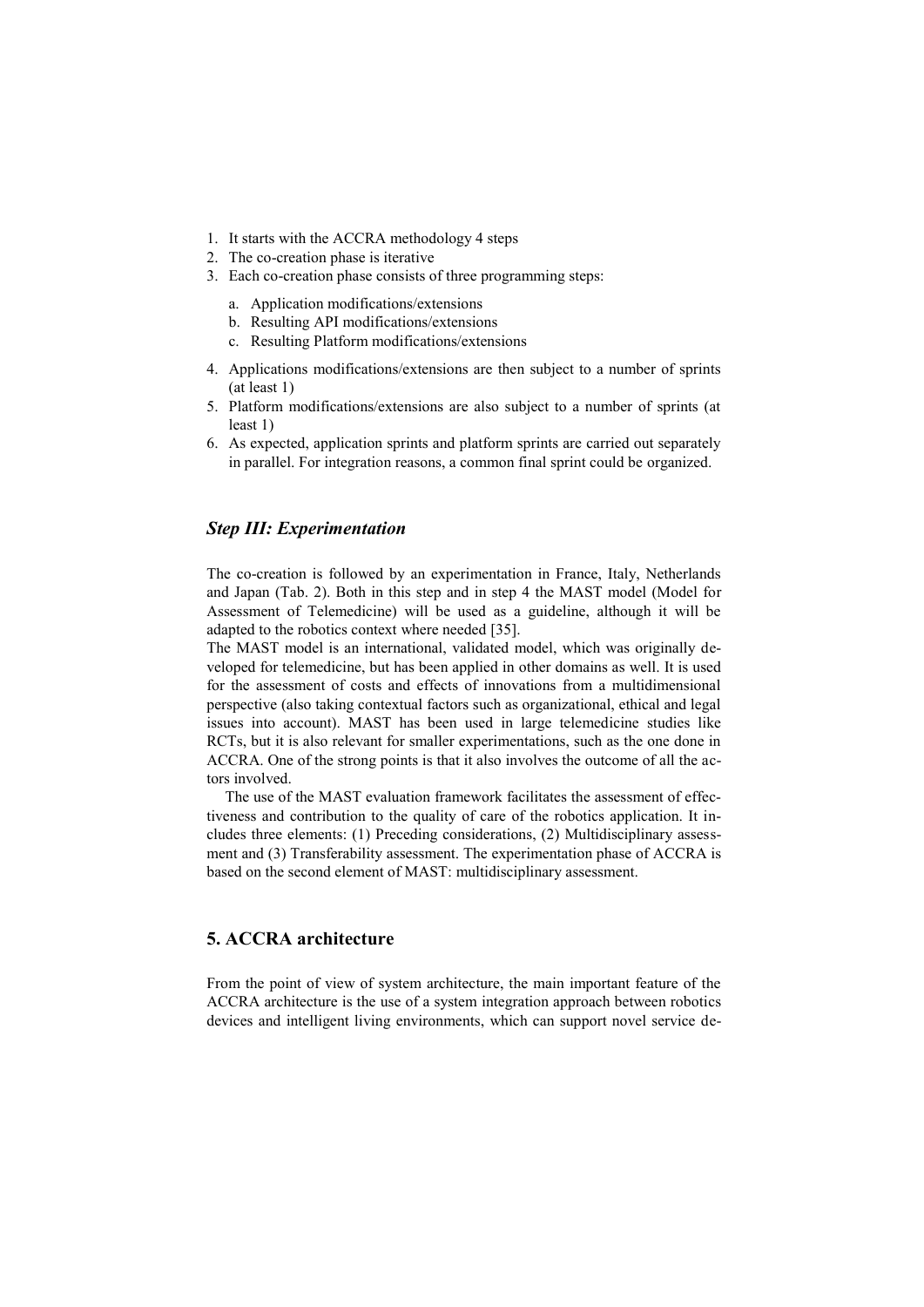livery models, including the integration of robots, sensor networks, and handling data in the cloud, in a cloud robotic approach.

Recently, Cloud Robotics has been defined as "*Any robot or automation system that relies on either data or code from a network to support its operation, i.e., where not all sensing, computation, and memory is integrated into a single standalone system* [36]."

According to this specific, ACCRA solution is based on the FIWARE cloud platform. The FIWARE platform is characterized by a simple set of APIs (Application Programming Interface) the ease the use of the platform and the development of Smart Applications. Besides, FIWARE provided a multitude of FIWARE components (also referred as enablers) that can be easily combined to perform more complex tasks. FIWARE enablers cover a wealth of applications in several domains, including IoT, Big data and Cloud Computing. Fig. 7 shows how ACCRA technology will be constructed: applications uses APIs (application programming interfaces) that allow access to the platform capabilities. The capabilities are structured through simpler enablers. Fig. 7 also shows that applications, APIs and platform capabilities can be located at different levels, i.e. cloud and network level, device and IoT level. For instance a robotics solution could run entirely at the robot level, without any issues on networks or cloud accesses . It can as well run as a distributed solution, with the application running at network level and making use of platform capabilities running at network and robot level.

According to specific addresses of ACCRA project, three types of applications are involved as described in the previous section.



**Fig. 7.** ACCRA system architecture concepts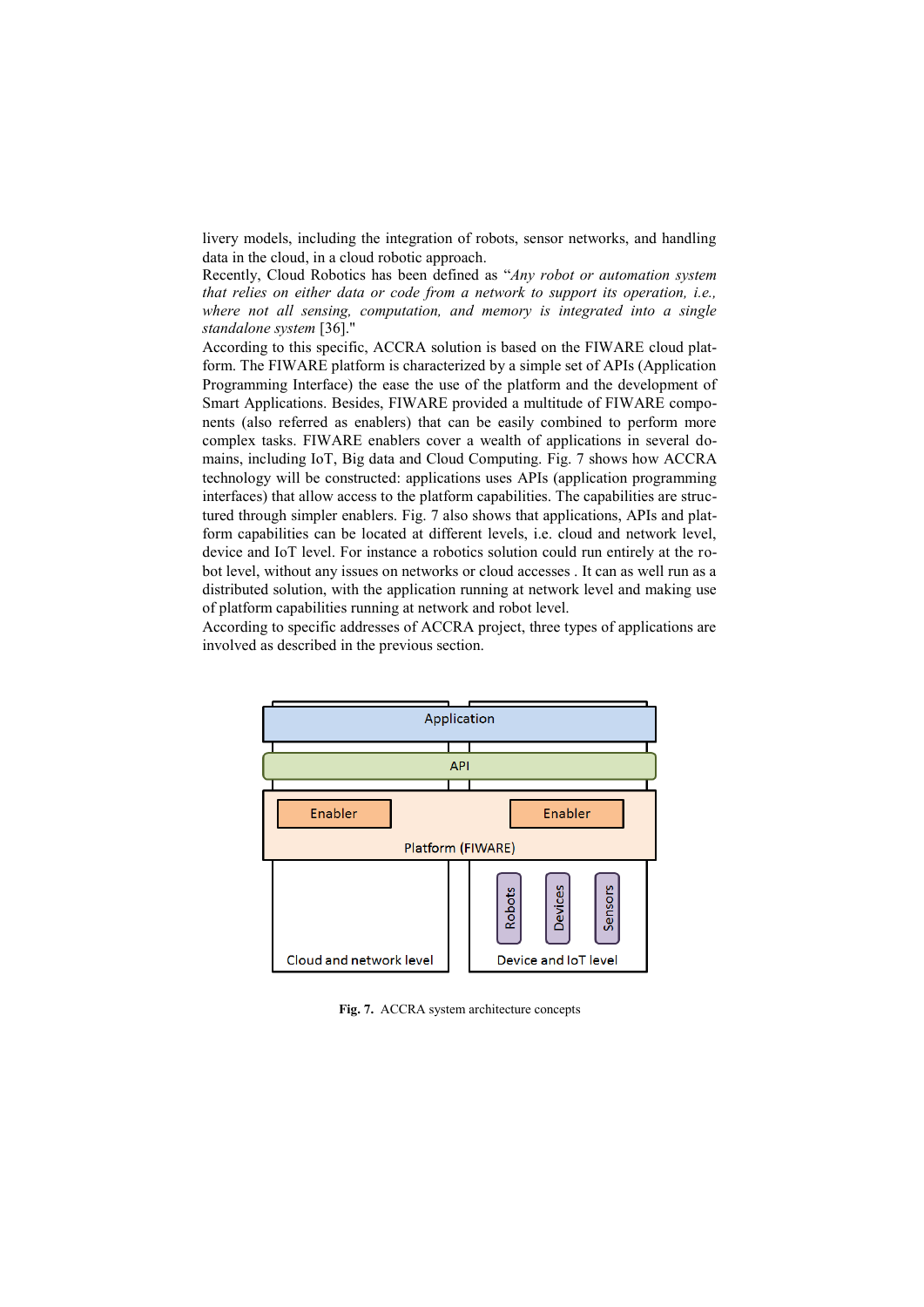As previously mentioned, the whole platform is based on FIWARE, for integration of capabilities already available, as management of personal data through the security enablers or processing of complex event through data management enabler.

Furthermore, in order to demonstrate the generalization performed during ACCRA project, two different robotic platforms are involved in the project: Astro (for Application  $1$  – Support and coach for walking) and Buddy (for application  $2$  – housework, and application 3 – conversation).



**Fig. 8.** ACCRA system architecture components

**Astro** is an assistive smart robotic platform dedicated to mobility and user interaction. It has been designed for moving within unstructured home and residence environments. It is a big robot, solid enough to become a smart walker. It can identify the location of the user at home and to interact with him using natural language, touch screen and visual LED system. On its back, the robot has an adaptable physical support to help people to stand up. Along the ACCRA project, the work on Astro robot is aiming at improving its smart walker capability and other services. **Buddy robot** is the physically opposite of Astro robot. It is a small-size robot and designed as a companion home. He cannot be physically a support for walking. The Development Tools (SDK), based on the Open-Source technologies such as Unity3D (video games) and OpenCV (aimed at real-time computer vision) to develop advanced applications for the robot. Along the ACCRA project, the work on Buddy is aiming at integrating new applications and potentially new hardware in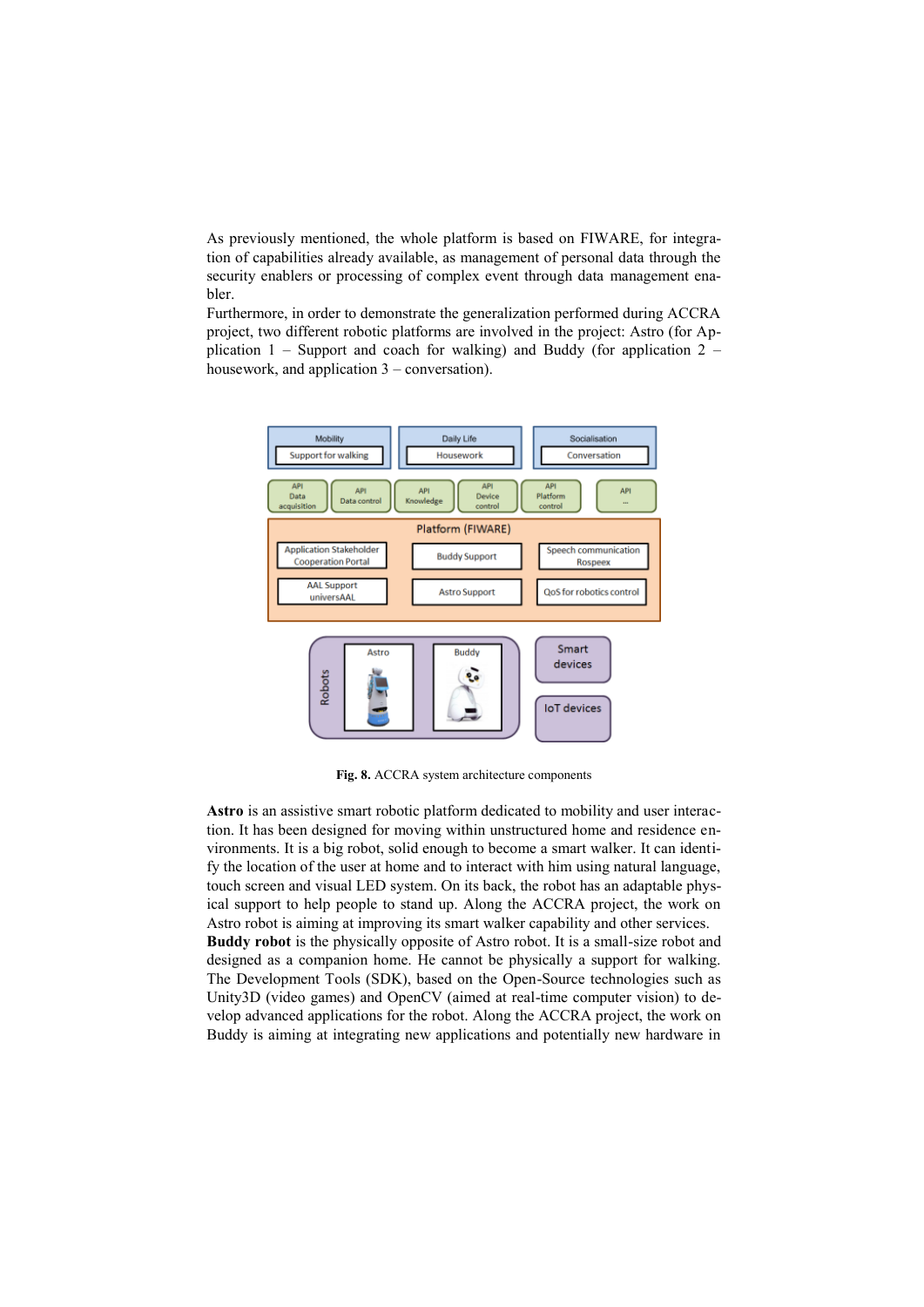order to meet the use cases requirements in a different approach than the Astro robot. The Buddy robot can be connected to the home and internet environment in order to fulfil its tasks. In Fig. 8, the ACCRA architecture is summed up.

# **6. Discussion**

The greatest challenge for Europe and Japan is to create a sustainable health system. In this context, AAL researches focus they efforts onto three main pillars: *Prevention*, *Compensation* and *Support and Independent Living* [4]. These pillars represent the effect that AAL services have on the life of older persons. Prevention pillar focuses mainly on action to avoid or delay the onset of morbidity. Compensation and Support pillar includes the AAL services and devices that compensate physical and cognitive limitations. Whereas Independent Living pillar includes all the services and activities that allow older people to live independently and to participate to the community life. These pillars are complementary and partially overlapped because the same service can produce effects in different areas. ACCRA will develop and demonstrate three applications for two out of three pillars, particularly for "*Compensation and Support*" and "*Independent living*", since the three scenarios are mainly focused on these aspects:

- Supporting indoor mobility
- Problems with ADL tasks and housework
- Lack of social interaction

Additionally, in order to overcome the limitation of the previous research works [6], the proposed applications are co-created with users to optimally meet their needs. Furthermore, in the extensive experimentation phase the impact of the robots on daily life will be studied using a multidisciplinary assessment.

Additionally, ACCRA services will not be evaluated in a lab environment, but in real care organisations and private homes of four different countries (i.e. France, Italy, Netherlands and Japan). This approach allows ACCRA researches to investigate how the cultural differences and attitudes could influence the perceived usefulness toward robotic solutions. It is important to notice that, because of the relatively small sample size per application and per pilot, a complementary research is planned through a scenario analysis to corroborate the statistical significance of the results. This action, indeed, will improve the robustness of the results, so that impacts on quality of life in the broadest sense (covering autonomy, health, wellbeing, safety, dignity, etc.) can be demonstrated.

If elderly people can live independently as long as possible, this will have a financial impact on the health system but also have an impact on the roles in health care: older persons and their carers will be more independent and autonomous [37]. In this sense, the results of ACCRA project can be used to forecast health system sustainability. The number of users, and duration of experimentation is rel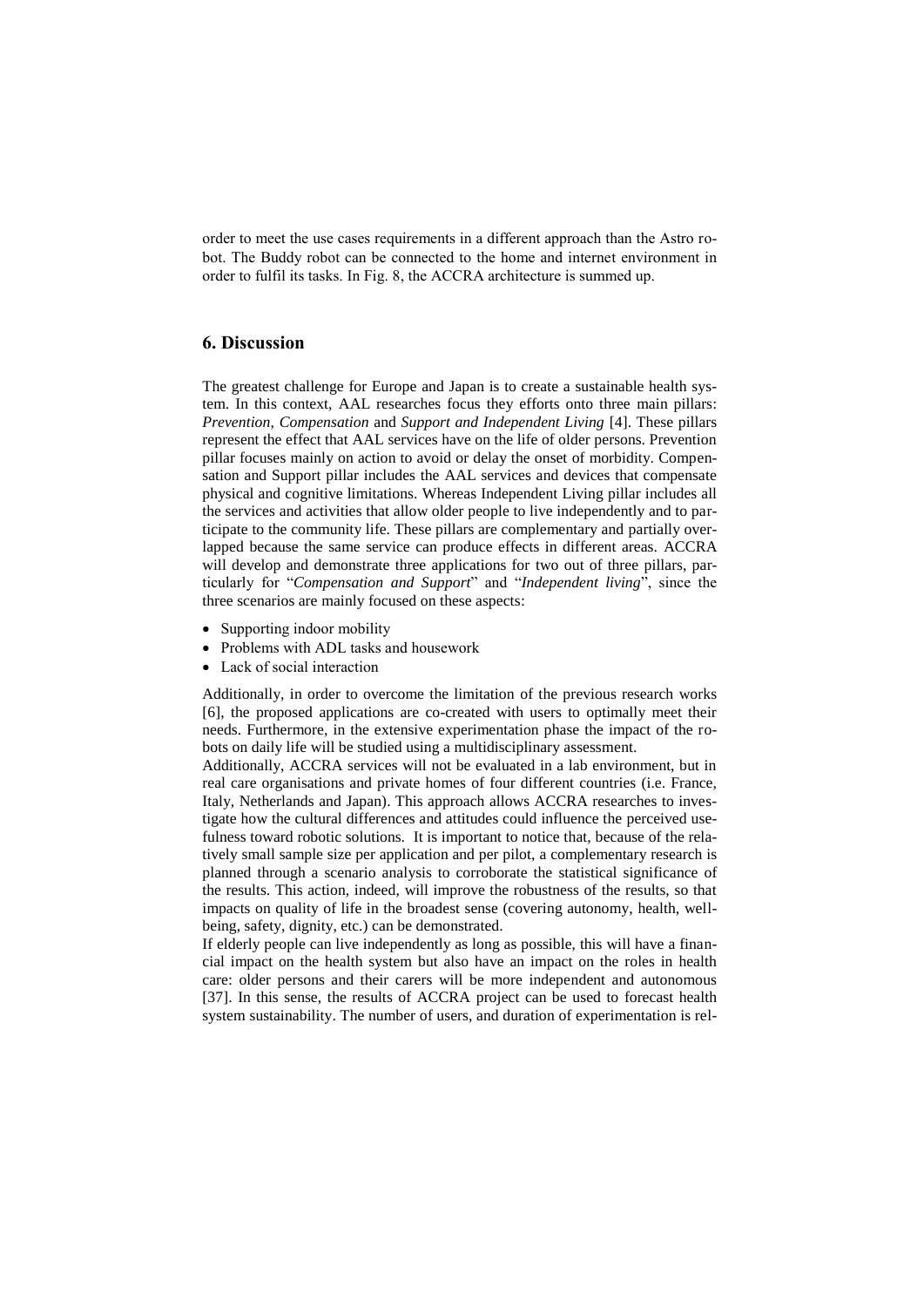atively small, but the data collection gives a basic understanding of the types of advantages robotics will have for the health systems.

It is worth to mention that ACCRA project will focus they efforts on the definition of carers and family needs in order to include in the co-creation process also these points of view which could enrich the design and the evaluation phases. Summarizing ACCRA will have an impact on four aspects:

- Agile co-creation: ACCRA project aims to constitute of a FIWARE-based platform environment for agile co-creation of robotics solutions for aging, focusing on the needs of the end users (elderly persons and formal/informal caregivers), integrating domain specific capabilities.
- Open solutions: ACCRA project relies on technologies and enablers which are mostly open platforms. Indeed, FIWARE, universAAL, Rospeex are all open source solutions that will be used to build the ACCRA platform. ACCRA researches will use existing standards, supported by the European Community, thus, thanks to the international consortium, ACCRA project contributes to further adoption of open platforms internationally.
- Interoperability: ACCRA co-creation approach also integrates flexible APIs definitions. It therefore promotes a practice that will allow for adoption and therefore agreement on interoperability aspects. ACCRA methodology promotes "interoperability-by-design", i.e. interoperability requirements are integrated in the creation process.
- Methodology: As ACCRA focuses on a novel co-creation methodology (1) that fully integrates programming and (2) that is dedicated for the development of robotics solutions, ACCRA plans to seek standardisation of its agile co-creation methodology. Different standardisation options are possible, e.g. focusing on ergonomics related standards, on system engineering related standards, on robotics related standards, or on health informatics related standards.

## **7. Conclusion**

In this paper, an overview of ACCRA project has been presented. Within ACCRA project an integrated framework for cloud robotics-based solutions will be developed and experimented to promote active and healthy aging. The proposed methodology integrates both co-creation and agile programming. It includes all the elements for flexibility, for user/stakeholder centric design and for multidimensional evaluation. It has been conceived to overcome the limitation of the other robotics projects and to became a referring methodology for this kind of project. ACCRA architecture will be developed on open platforms such as ROS, FIWARE, Rospex and universALL in order to promote the adoption of this platform in the scientific community. Additionally, ACCRA focus its effort on the analysis of cultural and economic aspects on ACCRA's applications in four countries (Italy, France, Netherlands and Japan).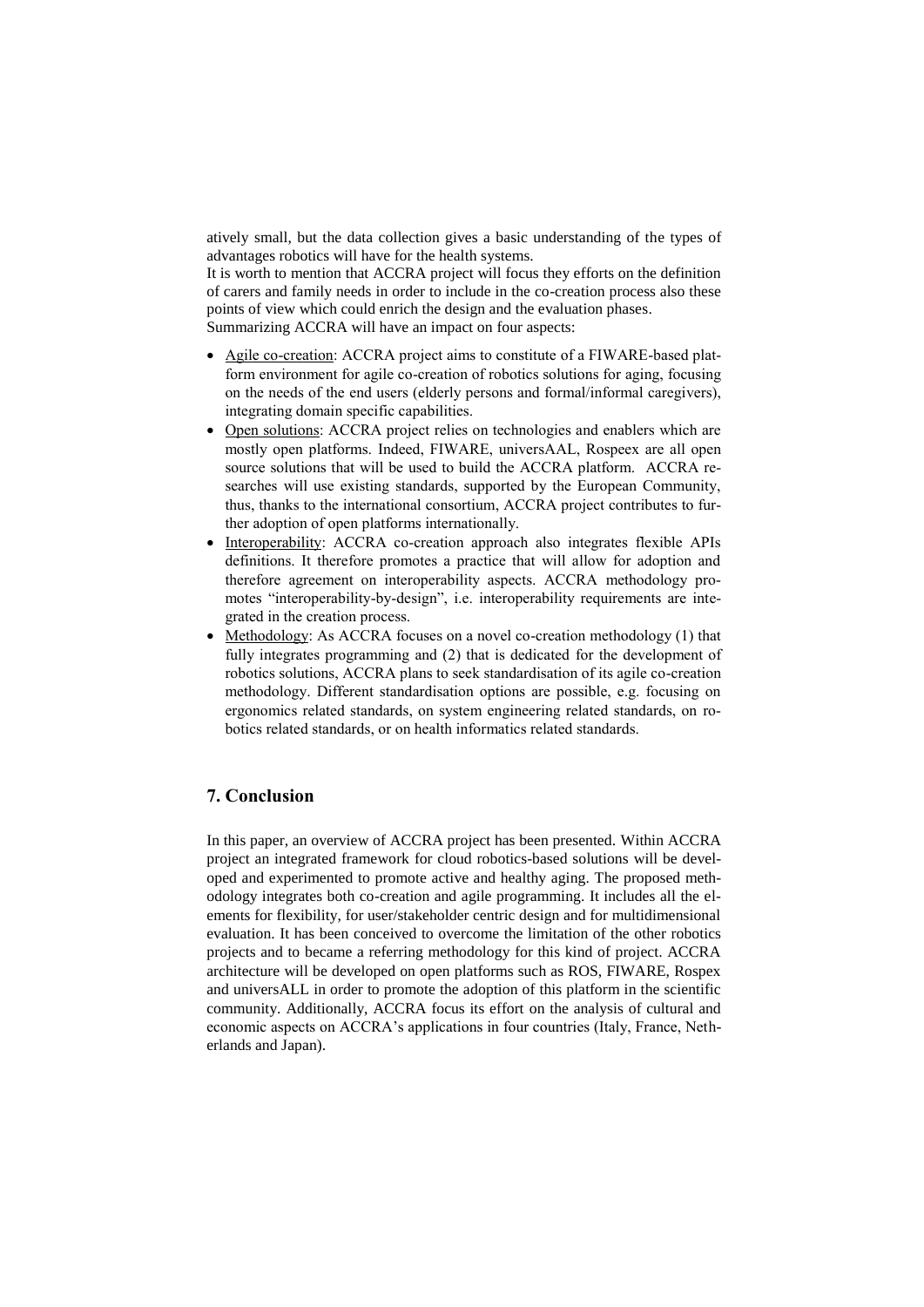#### **Acknowledgments**

This work was supported by the ACCRA Project, founded by the European Community's Horizon 2020 Programme (H2020-SCI-PM14-2016) - grant agreement No. 738251.

#### **Reference**

- *1.* Population aging in Europe, European Commission available at: <https://ec.europa.eu/research/social.../pdf/.../kina26426enc.pdf> *(Accessed: May 2017).*
- *2.* Innovation for Age-Friendly Buildings, Cities and Environments available at: http://ec.europa.eu/research/innovation-union/pdf/active-healthyaging/d4\_achievements\_2015.pdf *(Accessed: May 2017).*
- 3. van den Broek, G., Cavallo, F., & Wehrmann, C. (2010). AALIANCE ambient assisted living roadmap (Vol. 6). IOS press.
- 4. Moschetti, A., Fiorini, L., Aquilano, M., Cavallo, F., & Dario, P. (2014). Preliminary findings of the AALIANCE2 ambient assisted living roadmap. In Ambient assisted living (pp. 335-342). Springer International Publishing.
- 5. Czaja, S. J. (2016). Long-term care services and support systems for older adults: The role of technology. American Psychologist, 71(4), 294.
- 6. Esposito, R., Fiorini, L., Limosani, R., Bonaccorsi, M., Manzi, A., Cavallo, F., & Dario, P. (2015). Supporting active and healthy aging with advanced robotics integrated in smart environment. Optimizing assistive technologies for aging populations, 46-77.
- 7. Suzuki, R., & Lee, J. (2016, November). Robot-play therapy for improving prosocial behaviours in children with Autism Spectrum Disorders. In Micro-NanoMechatronics and Human Science (MHS), 2016 International Symposium on (pp. 1-5). IEEE.
- 8. Ferri, G., Mondini, A., Manzi, A., Mazzolai, B., Laschi, C., Mattoli, V., ... & Dario, P. (2010, May). DustCart, a mobile robot for urban environments: Experiments of pollution monitoring and mapping during autonomous navigation in urban scenarios. In Proceedings of the IEEE International Conference on Robotics and Automation (ICRA 2010) Workshop on Networked and Mobile Robot Olfaction in Natural, Dynamic Environments.
- 9. Bevilacqua, R., Felici, E., Marcellini, F., Glende, S., Klemcke, S., Conrad, I., ... & Dario, P. ,(2015, August). Robot-era project: preliminary results on the system usability. In International Conference of Design, User Experience, and Usability (pp. 553-561). Springer International Publishing.
- 10. Reiser, U., Jacobs, T., Arbeiter, G., Parlitz, C., & Dautenhahn, K. (2013). Care-O-bot® 3– Vision of a robot butler. In Your virtual butler (pp. 97-116). Springer Berlin Heidelberg.
- 11. Aaltonen, I., Arvola, A., Heikkilä, P., & Lammi, H. (2017, March). Hello Pepper, May I Tickle You?: Children's and Adults' Responses to an Entertainment Robot at a Shopping Mall. In Proceedings of the Companion of the 2017 ACM/IEEE International Conference on Human-Robot Interaction (pp. 53-54). ACM.
- 12. Bluefrog robotics official website: <http://www.bluefrogrobotics.com/en/home/> (accessed: May 2017).
- 13. Roomba robot official website[: https://www.roomba.it/](https://www.roomba.it/) (Accessed: May 2017).
- 14. Softbank robotics, Peper robot sales official website: [https://www.ald.softbankrobotics.com/en/Launch\\_Sales\\_of\\_Pepper](https://www.ald.softbankrobotics.com/en/Launch_Sales_of_Pepper) (Accessed: May 2017).
- 15. Fiorini, L., Esposito, R., Bonaccorsi, M., Petrazzuolo, C., Saponara, F., Giannantonio, R., ... & Cavallo, F. (2016). Enabling personalised medical support for chronic disease management through a hybrid robot-cloud approach. Autonomous Robots, 1-14.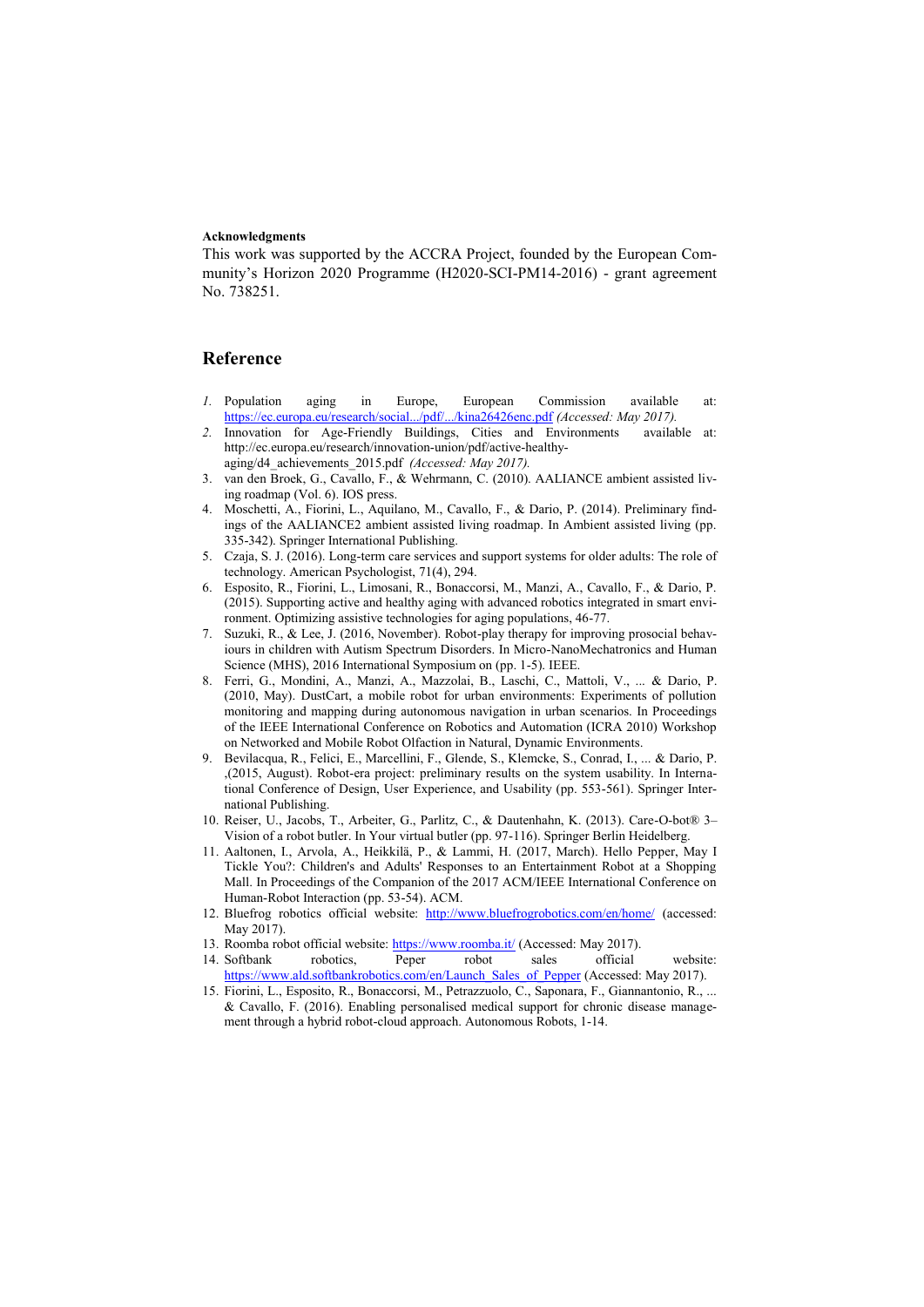- 16. Sancarlo, D., D'Onofrio, G., Oscar, J., Ricciardi, F., Casey, D., Murphy, K., ... & Greco, A. (2016, June). MARIO Project: A Multicenter Survey About Companion Robot Acceptability in Caregivers of Patients with Dementia. In Italian Forum of Ambient Assisted Living (pp. 311-336). Springer, Cham.
- 17. Khosla, R., Nguyen, K., & Chu, M. T. (2017). Human Robot Engagement and Acceptability in Residential Aged Care. International Journal of Human–Computer Interaction, 1-13.
- 18. Sugiura, K., & Zettsu, K. (2015, September). Rospeex: A cloud robotics platform for humanrobot spoken dialogues. In Intelligent Robots and Systems (IROS), 2015 IEEE/RSJ International Conference on (pp. 6155-6160). IEEE.
- 19. User requirements & Co-creation: an Agile approach. Posted May 30, 2014. [https://legoviews.com/2014/05/30/user-requirement-agile-cocreation/.](https://legoviews.com/2014/05/30/user-requirement-agile-cocreation/) Accessed May 4, 2017.
- 20. Grönroos, Christian, & Voima, Päivi. (2013). Critical service logic: making sense of value creation and co-creation. Journal of the Academy of Marketing Science, 41(2), 133-150.
- 21. Ramesh, Balasubramaniam, Mohan, Kannan, & Cao, Lan. (2012). Ambidexterity in Agile Distributed Development: An Empirical Investigation. Information Systems Research, 23(2), 323-339.
- 22. Lusch, Robert F., & Nambisan, Satish. (2015). Service Innovation: A Service-Dominant Logic Perspective. MIS Quarterly, 39(1), 155-176.
- 23. Vargo, Stephen L, Maglio, Paul P, & Akaka, Melissa Archpru. (2008). On value and value cocreation: A service systems and service logic perspective. European Management Journal, 26(3), 145-152.
- 24. Prahalad, C. K., & Ramaswamy, Venkat. (2004). The future of competition: Co-Creating Unique Value with Customers. Harvard Business School Press, Boston, MA.
- 25. Barlow, Jordan B. Keith Mark JeffreyWilson David W. Schuetzler Ryan M. Lowry Paul BenjaminVance AnthonyGiboney Justin Scott. (2011). Overview and Guidance on Agile Development in Large Organizations. Communications of the Association for Information Systems, 29, 25-44.
- 26. Fowler, Martin, & Highsmith, Jim. (2001). The agile manifesto. Software Development, 9(8), 28-35.
- 27. Cao, Lan, Mohan, Kannan, Xu, Peng, & Ramesh, Balasubramaniam. (2004). How extreme does extreme programming have to be? Adapting XP practices to large-scale projects. Paper presented at the System Sciences, 2004. Proceedings of the 37th Annual Hawaii International Conference on.
- 28. Cao, Lan, Mohan, Kannan, Xu, Peng, & Ramesh, Balasubramaniam. (2009). A framework for adapting agile development methodologies. European Journal of Information Systems, 18(4), 332-343.
- 29. Highsmith, Jim, & Cockburn, Alistair. (2001). Agile software development: The business of innovation. Computer, 34(9), 120-127.
- 30. Babb, J, & Keith, Mark. (2011). Co-creating value in systems development: A shift towards service-dominant logic. AMCIS 2011 Proc–All Submissions. Paper, 456.
- 31. Madi, Tamer , Dahalin, Zulkhairi , & Baharom, Fauziah (2013). Towards a user value cocreation model for agile web development approach. Science International, 25(4).
- 32. Harrisson, D., et Vézina, M. (2006). L'innovation sociale : une introduction. Annals of Public and Cooperative Economics, 77, 2, 129-138.
- 33. Lallemand, D. et l'ANAS-FNARS (2001), Les défis de l'innovation sociale. Issy-les-Moulineaux : ESF Editeur.
- 34. SCURM official website: [www.scrum.org](http://www.scrum.org/) (Accessed: May 2017).
- 35. Kristian Kidholm et al.: MAST Manual, February 2010, http://www.telemed.no/methotelemed.4565273-125741.html, p.3.
- Kehoe, B., Patil, S., Abbeel, P., & Goldberg, K. (2015). A survey of research on cloud robotics and automation. IEEE Transactions on Automation Science and Engineering, 12(2), 398- 409.